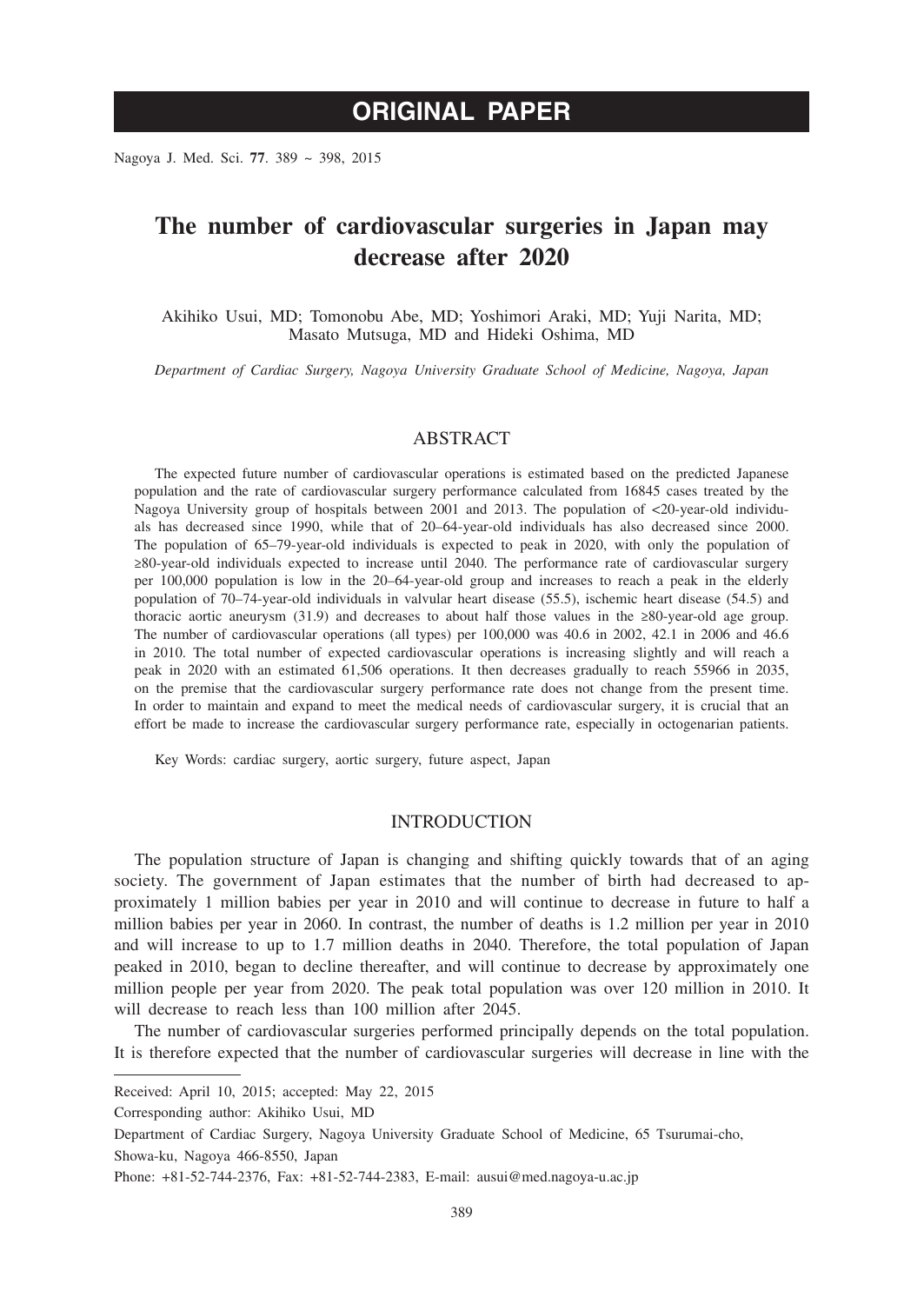#### Akihiko Usui *et al.*

total population. However, in Japan, the elderly (≥65 years) population is expected to continue to increase until 2040 and the number of patients undergoing cardiovascular surgery may be expected to increase according to the increase in the elderly population. This, however, is a vague expectation. We simulate the future changes in the number of the cardiovascular surgeries to clarify the above-mentioned expectation. The prediction of the future number of cardiovascular surgeries is important and helpful for considering the future medical needs related to cardiovascular surgery, to educate young surgeons and for the planning of the medical economy.

## **METHODS**

The expected number of future cardiovascular operations was calculated based on the predicted Japanese population and the cardiovascular surgery performance rate per 100,000 population.

The expected changes in the Japanese population, are described for every age group in a Ministry of Internal Affairs and Communications publication.<sup>1)</sup> We calculated the future changes that are expected in the following age groups of the Japanese population (in years): <20, 20–64, 65–69, 70–74, 74–79 and ≥80 at 5-year intervals from 2015 to 2040.

The cardiovascular surgery performance rate was calculated based on the number of cardiovascular operations, which are published in the annual report of the Japanese Association of Thoracic Surgery (JATS), and the Japanese population. A total of 60,284 cardiovascular operations were performed in 2011, of which 9858, 19164, 15581 and 14126 were for congenital heart disease (CHD), valvular heart disease (VHD), ischemic heart disease (IHD) and thoracic aortic aneurysm (TAA), respectively.2)

While the calculation of the cardiovascular surgery performance rate is necessary for each of the above-mentioned age and disease groups, the JATS annual report shows no data on the age groups. We investigated the age distribution of cardiovascular operations, which were performed in Nagoya University Hospital and 11 affiliated hospitals in the period from 2001 to 2013. In that time, there were 16,845 cases, which were registered in the Japan Adult Cardio-vascular Surgery Database (JACVSD). The cases were classified into 6 age groups (in years): <20, 20–64, 65–69, 70–74, 74–79 and ≥80 and the 4 above-mentioned disease groups (CHD, VHD, IHD and TAA). The percentage of each subgroup was calculated for all of the 16,845 cases. The cardiovascular surgery performance rate for each of the age and disease groups was calculated using the following equation.

The number of operations for each age group and each disease group [A]

 $=$  number of operations for each disease group reported in the JATS annual report  $\times$  the percentage of patients of each age group in the same disease group in the surveyed cases.

The cardiovascular surgery performance rate for each age group and each disease group per 100,000 [B] = (number of operations by each age group and each disease group [A]  $/$  Japanese population by each age group)  $\times$  100,000.

The cardiovascular surgery performance rate for each age group and each disease group was calculated at the following 3 points; 2002, 2006 and 2010. The performance rates of 2002, 2006 and 2010 were calculated with the percentages of each subgroup for 2001–2004, 2005–2008 and 2009–2013, based on the JATS annual reports of 2002, 2006 and 2010 and the Japanese population of 2002, 2006 and 2010.

The expected number of operations in each disease group was predicted by the following equation.

The expected number of operations for each age and each disease group  $[C] =$  (the cardiovascular surgery performance rate by each age group and each disease group in 2010 per 100,000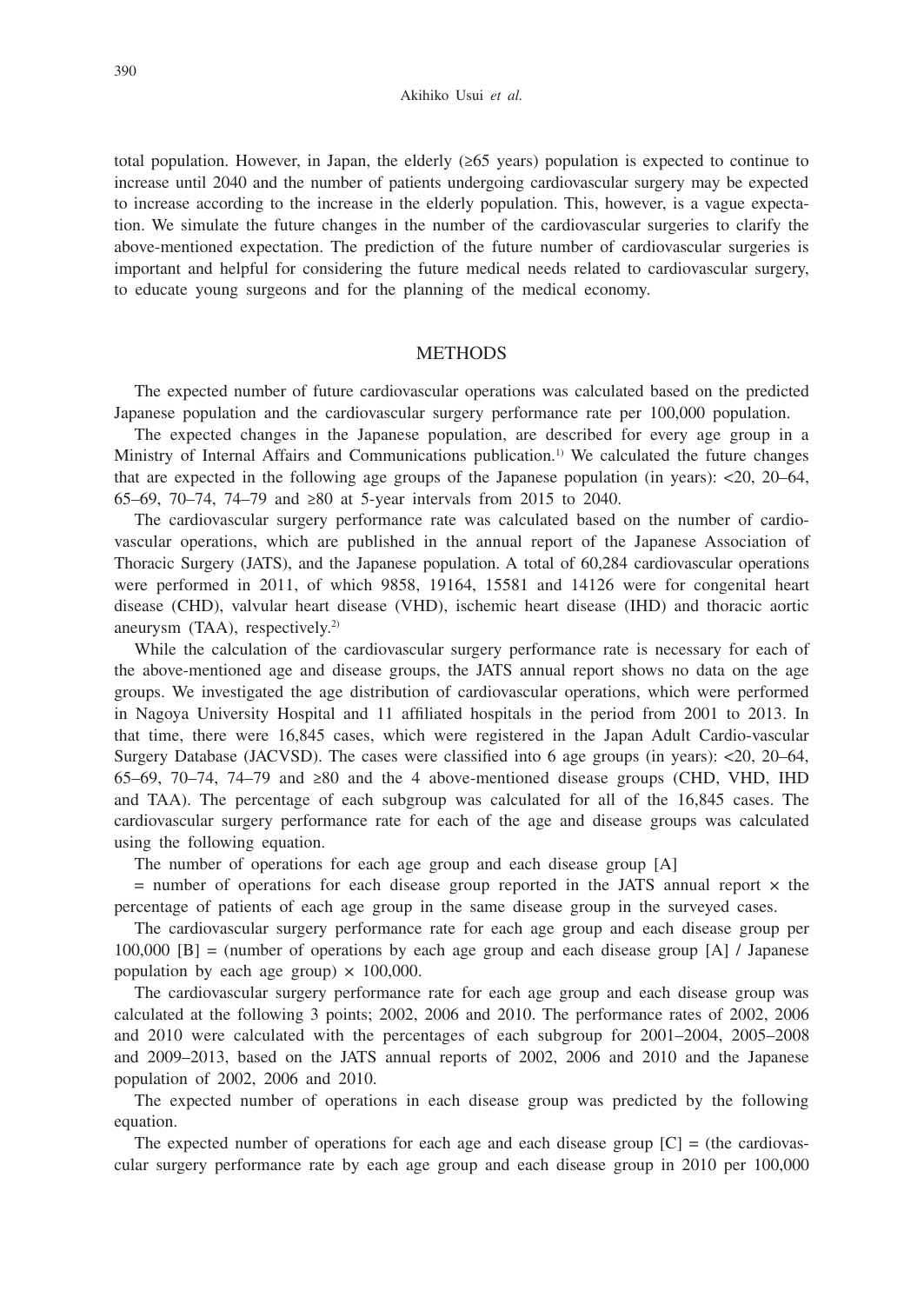$[B] \times$  expected population in each age group) / 100,000

The expected number of operations for each disease group [D]

 $= \Sigma$ {the expected number of operations for each age group and each disease group [C]}

The total number of expected cardiovascular operations [E]

 $= \Sigma$ { the expected number of operations in each disease group [D]}

## **RESULTS**

*1) The expected population changes for each age group*

The total population of Japan peaked at 128 million in 2010 and began to decrease gradually thereafter. With respect to the different age groups, however, the changes of the expected populations vary. The population of <20-year-old individuals has been decreasing since 1990 due to a low birthrate and is expected to continue decreasing in the future. The population of 20–64-year-old individuals, the so-called productive population, peaked in 2000 and has also decreased gradually thereafter. The population of 65–79-year-old individuals is still increasing but is expected to peak in 2020 and to begin to decrease thereafter. The population peaks for the respective groups are as follows: 2015 in 65–69-year-old individuals, 2020 in 70–74-yearold individuals and 2025 in 75–79-year-old individuals. Only the population of ≥80-year-old individuals is expected to increase until 2040 (Figure 1).

*2) The age distribution of cardiovascular operations in Nagoya University and 11 affiliated hospitals*

Between 2001 and 2013, 16,845 cardiovascular operations were performed at Nagoya University and its 11 affiliated hospitals, of which 1,558 were for CHD, 5,217 were for VHD, 6,932 operations were for IHD and 2,698 operations were for TAA. The age distribution of the CHD operations was as follows: <20 (70.9%), 20–64 (22.5%), 65–69 (3.1%), 70–74 (2.2%),



**Fig. 1** The changes in expected population for each age group The figure shows the changes of expected population for the <20-year-old (blue line), 20–64-year-old (red line), 65–79-year-old (green line) and ≥80-year-old (purple line) populations from 1990 to 2035.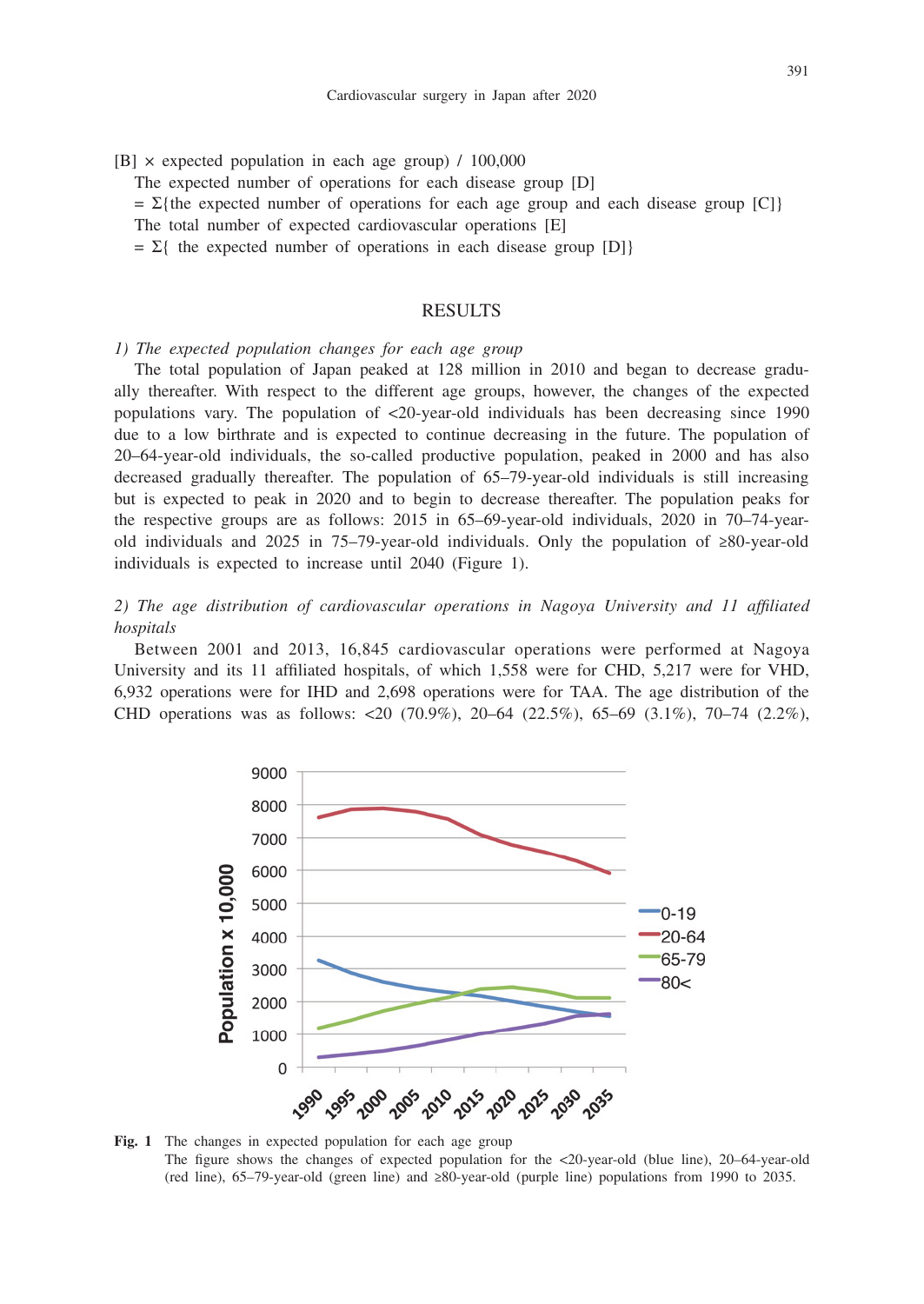75–79 (1.1%) and ≥80 (0.1%). The age distribution of the VHD operations was as follows: <20 (0.1%), 20–64 (34.2%), 65–69 (16.7%), 70–74 (20.6%), 75–79 (16.9%) and  $\geq 80$  (11.4%). The age distribution for the IHD cases was as follows:  $\langle 20 (0.1\%), 20-64 (31.5\%), 65-69 (17.5\%), \rangle$ 70–74 (22.5%), 75–79 (18.9%) and ≥80 (10.3%). Finally, the age distribution for the TAA cases was as follows: <20 (0.4%), 20–64 (42.1%), 65–69 (15.9%), 70–74 (17.5%), 75–79 (13.9%) and  $\geq 80$  (10.2%).

### *3) The cardiovascular surgery performance rate per 100,000 population*

Figure 2 shows the changes in the cardiovascular surgery performance rate per 100,000 population for each age group and each disease group in 2002, 2006 and 2010. The performance rate varies year by year. For all surgeries the performance rate was 40.6 in 2002, 42.1 in 2006 and 46.6 in 2010. A slight year-by-year increase was observed.

In 2010, the performance rates of VHD surgery by age group were as follows: 20–64 (8.1), 65–69 (36.9), 70–74 (55.5), 75–79 (54.0) and ≥80 (30.1). Those of all VHD surgeries were 9.0 in 2002, 11.8 in 2006 and 14.7 in 2010. An apparent year-by-year increase was observed in performance rate, especially among ≥80-year-old individuals, which was 8.0 in 2002, 14.2 in 2006 and 30.1 in 2010.

On the other hand, in 2010 the performance rates of IHD surgery were as follows 20–64 (7.1), 65–69 (36.0), 70–74 (54.5), 75–79 (51.6) and ≥80 (21.1). The performance rate of IHD surgery for all age groups was 17.9 in 2002, 14.8 in 2006 and 13.3 in 2010. There was a definite decrease in the 65–69-year-old age group, which showed 73.4 in 2002, 52.9 in 2006 and 36.0 in 2010. However, there was no significant change observed in the ≥80-year-old age group (18.7



**Fig. 2** The cardiovascular surgery performance rate per 100,000 population The figure shows the changes in surgery performance rates for each age group: <20, 20–64, 65–69, 70–74, 75–79 and ≥80-year-old, and for each disease group; valvular heart disease (VHD), ischemic heart disease (IHD), thoracic aortic aneurysm (TAA) and congenital heart disease (CHD) in 2002 (blue line), 2006 (red line) and 2010 (green line).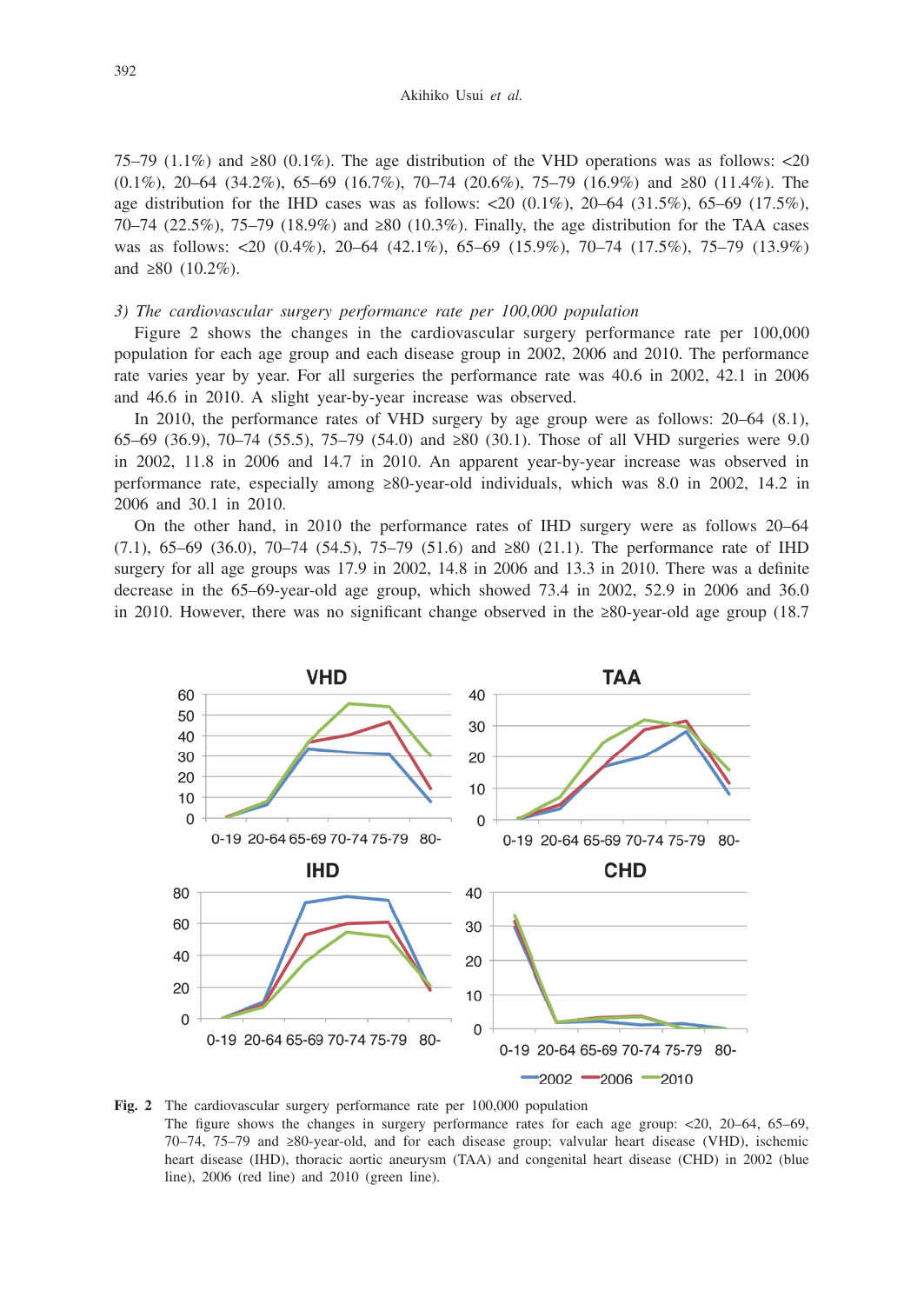in 2002, 18.3 in 2006 and 21.1 in 2010).

In 2010, the performance rates of TAA surgery were as follows:  $20-64$  (7.1),  $65-69$  (24.5), 70–74 (31.9), 75–79 (29.6) and ≥80 (15.8). The performance rate of TAA surgery for all age groups showed a definite year-by-year increase with the following number of surgeries performed per 100,000 population: 5.5 in 2002, 7.3 in 2006 and 10.0 in 2010. There was a notable increase in the number of surgeries in the ≥80-year-old group, which almost doubled in value from 2002 to 2010 (8.2 in 2002, 11.6 in 2006 and 15.8 in 2010).

In 2010, the performance rates of CHD were as follows <20 (33.2), 20–64 (1.9), 65–69 (2.9), 70–74 (3.4), 75–79 (0.2) and ≥80 (0.2). Operations for CHD were mainly performed in the <20-year-old age group, with the following performance rates: 7.2 in 2002, 7.4 in 2006 and 7.5 in 2010; the rate has shown no change over the last decade.

These results show that for VHD, IHD, and TAA, so-called acquired heart disease, the performance rate peaks in the 70–74-year age group. The number of surgeries decreases to approximately half of the peak value in the  $\geq 80$ -year-old age group (Figure 2).

#### *4) The expected number of cardiovascular operations*

Figure 3 shows the changes in the expected number of operations for VHD, IHD, and TAA. They increase slightly and reach a peak in 2020, with 20,830 VHD operations, 18,760 IHD operations and 13,616 TAA operations. The expected number decreases gradually thereafter for



**Fig. 3** The expected number of cardiovascular operations The figure shows the changes in the expected number of operations for valvular heart disease (VHD), ischemic heart disease (IHD), thoracic aortic aneurysm (TAA) and congenital heart disease (CHD) from 2010 to 2035. Each bar is piled up with columns for each age group: <20 (dark blue column), 20–64 (red column), 65–69 (green column), 70–74 (purple column), 75–79 (light blue column) and ≥80-year-old (orange column).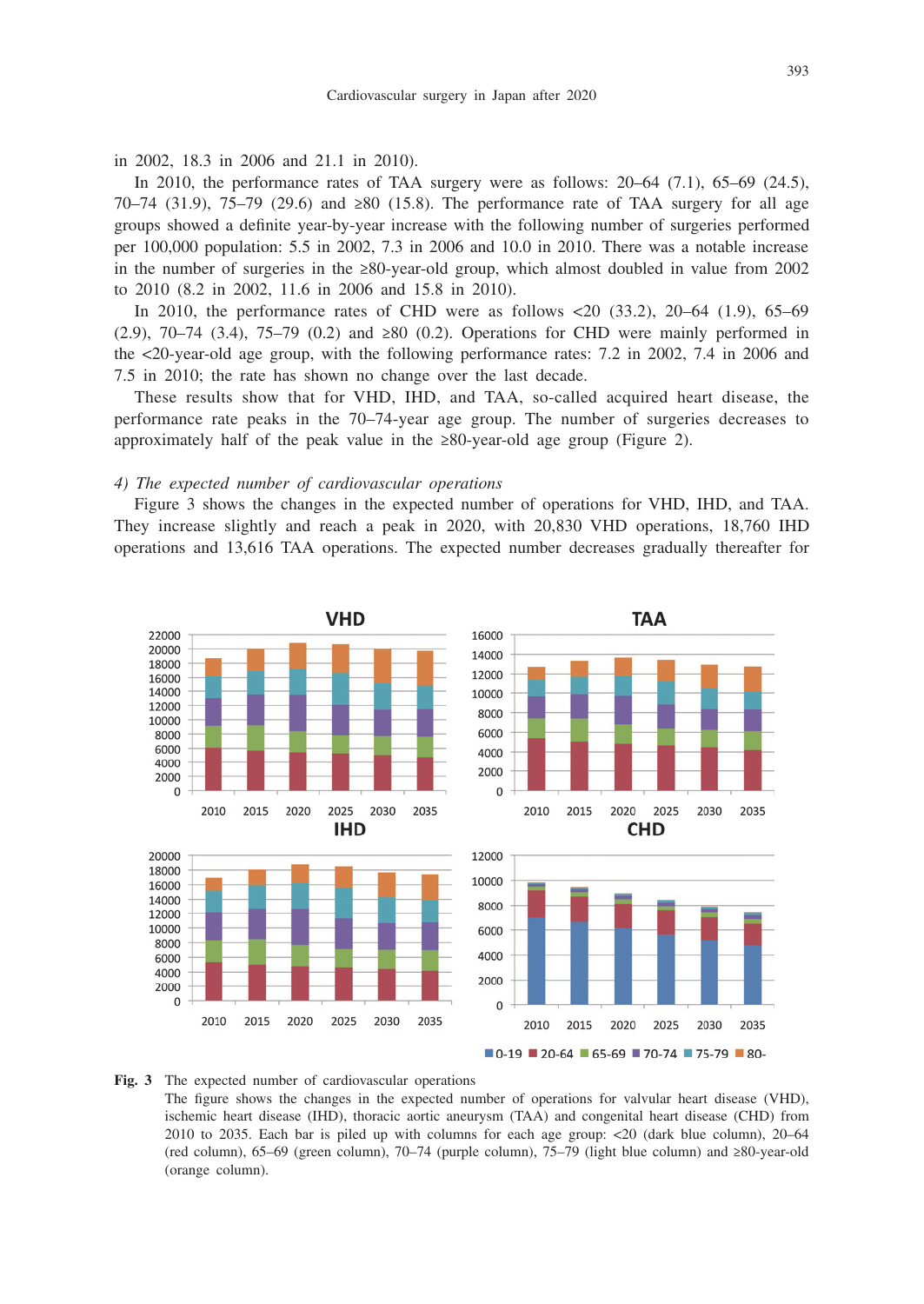

**Fig. 4** The total expected number of cardiovascular operations The figure shows the changes in the total expected number of cardiovascular operations. The data from 1986 to 2011 are cited from the annual report by the Japanese Association of Thoracic Surgery (JATS). The total expected number of cardiovascular operations from 2015 to 2035 was calculated by the sum total of the expected number of operations for valvular heart disease (VHD; green column), ischemic heart disease (IHD; purple column), thoracic aortic aneurysm (TAA; blue column) and congenital heart disease (CHD; red column).

each disease group. The expected number of operations for CHD, however, has already been gradually decreasing since 2010.

The total expected number of cardiovascular operations is calculated by the sum total of the expected number of operations for each disease group. The number increases slightly year-byyear, until it reaches a peak of 61,506 in 2020. Thereafter, the number is expected to gradually decrease, and is expected to fall to 55,966 in 2035 (Figure 4).

### DISCUSSION

The average lifespan of Japanese people has been extended. In 2014, it reached 86.6 years in females, which is the longest in the world, and  $80.2$  years old in males, which is the  $4<sup>th</sup>$  longest. The number of births in Japan, however, has been in decline since 1973 (from 209 million in 1973 to 103 million in 2013). The total fertility rate of Japanese women fell to lower than 2.05, which is the minimum rate to maintain a population, in 1974 and has shown a gradual decline thereafter, it was 1.43 in 2013. Japan has rapidly become an aging society as a consequence of the low birthrate, which creates a serious population problem. While the total population of Japan reached a peak in 2010 and gradually decreased thereafter, the population of elderly people is expected to continue to increase until 2040.

The estimated changes in the Japanese population vary according to age group. The population of <20-year-old individuals has been decreasing since 1990, while there has been a slight decrease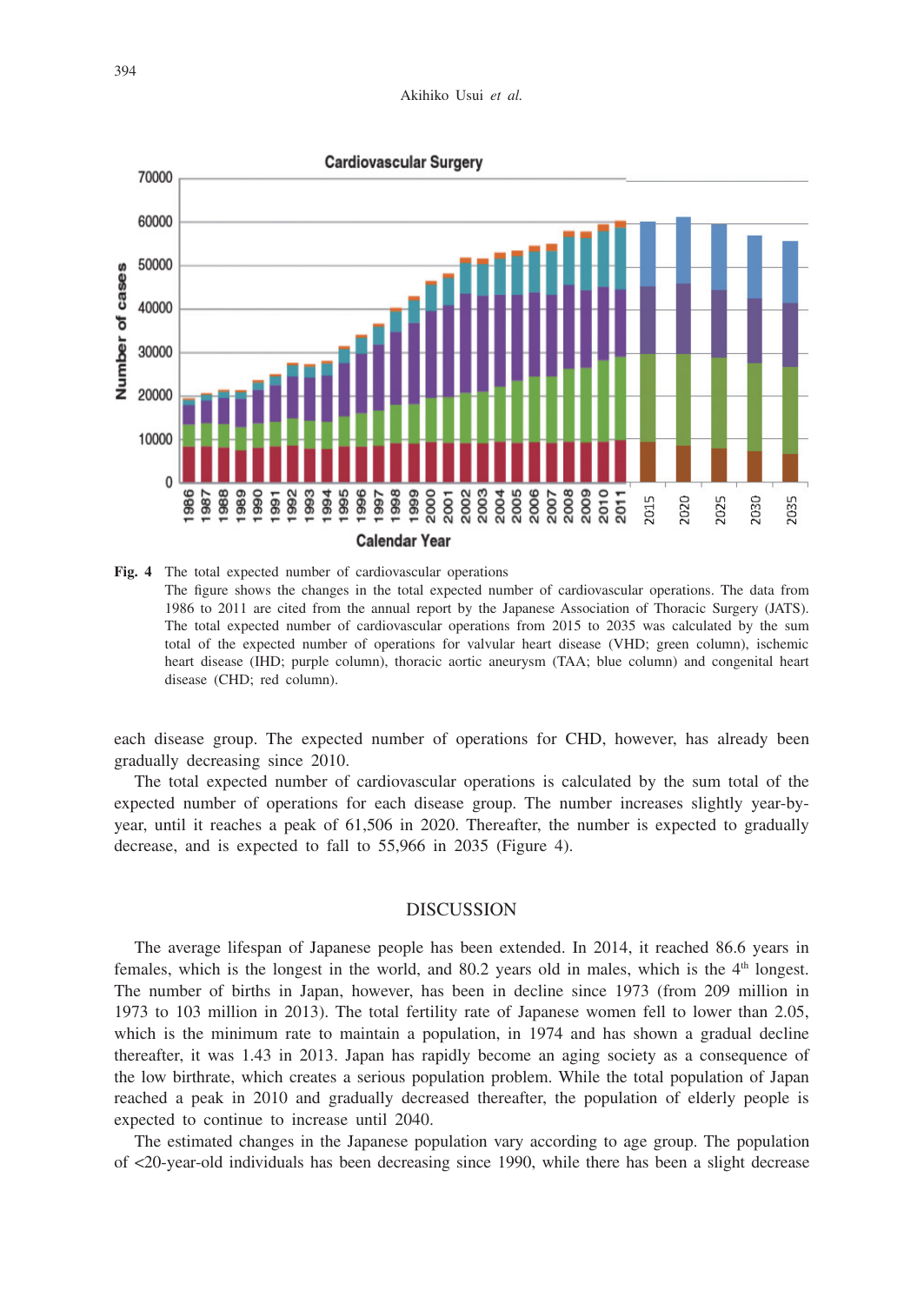in the population of 20–64-year-old individuals since 2000. Hereafter, the elderly population will increase, with the number of 65–79-year-old individuals peaking in 2020. Only the ≥80-year-olds will continue to increase until 2040.

The number of cardiovascular surgeries performed is principally based on the population. Therefore, the number of cardiovascular operations should be expected to decrease in line with falls in population. In Japan, however, the number of operations may be expected to remain stable due to the increase in the elderly population, which will continue to increase until 2040.

The total number of cardiovascular operations in Japan was about 60,000 in 2011. This includes approximately 19,000 operations for VHD, 17,000 for IHD, 14,000 for TAA and 10,000 for CHD. With the Japanese population of 120 million, the annual number of cardiovascular surgeries equates to approximately one operation for every 2,000 people. The cardiovascular surgery performance rate is therefore about 50 cases per 100,000 population. The cardiovascular surgery performance rate also varies by each of the age and disease groups. It is higher in the elderly population (65–79 years old) and peaks in the 70–74-year-old age group. In the  $\geq 80$ -yearold age group, the rate declines to approximately half that of the peak values in the VHD, IHD and TAA groups. The total number of expected cardiovascular operations mostly depends on the population of 65–79-year-old individuals. It can therefore be expected to increase slightly, reach a peak in 2020 and then gradually decrease. From the results of this study it can be said that only 5 years remain until Japan faces the peak number of cardiovascular operations and that a subsequent reduction in the surgery rate can then be expected. The total number of cardiovascular operations in Japan was about 60,000 in 2010 is expected to decrease to approximately 55,000 in 2035, which amounts to a reduction of approximately 10%. While this estimation is calculated based on the premise that the performance rate of surgery will not change hereafter, it gives cause for physicians to remain alert with regard to the future of medical needs and the economics of cardiovascular surgery. This kind of estimation is also helpful for the planning of training systems for cardiovascular surgeon.3)

The performance rates of surgery varied year by year and will certainly change in future. Multiple factors may affect the surgery performance rate, including new therapeutic strategies with novel techniques or procedures, new guidelines for the application of surgical therapy, the general health levels of society and the medical-economic state of Japan.

The cardiovascular surgery performance rate, in the case of VHD, has apparently increased for the last decade, most markedly in elderly patients of over 70 years of age. This was due to an increase in the number of patients with calcified senile aortic valve stenosis, which occurred due to the aging of the population. The surgical outcomes of aortic valve replacement (AVR) for elderly patients have improved and the surgical indication of AVR has been to expanded to even include octogenarians.<sup>4,5)</sup> Trans-catheter aortic valve replacement (TAVR) is a new surgical technique for high risk patients with aortic valve stenosis. TAVR has been clinically available in Japan since 2013. An increase in the surgery performance rates for aortic valve stenosis may occur in the near future due to the expanding of the indications of TAVR.<sup>6-8)</sup> There has also been an increase in the number of surgeries for mitral valve disease. This may be because of improved techniques for mitral valveplasty and due to the popularity of minimally invasive valve surgery.<sup>9,10)</sup>

The change of the IHD performance rate is remarkable. There has been a clear decrease in the number of surgeries over the last decade. It is likely to be because of the emergence of the drug eluting stent (DES) for coronary artery disease. Coronary artery bypass grafting (CABG) and percutaneous coronary intervention (PCI) are two major strategies for treating coronary artery disease. The performance rate of CABG is totally dependent on the balance of indications for CABG or PCI. The ratio of CABG and PCI is reported to be 1:7, which denotes an extreme shift to PCI in Japan.<sup>11)</sup> The Japanese guidelines for myocardial revascularization to treat stable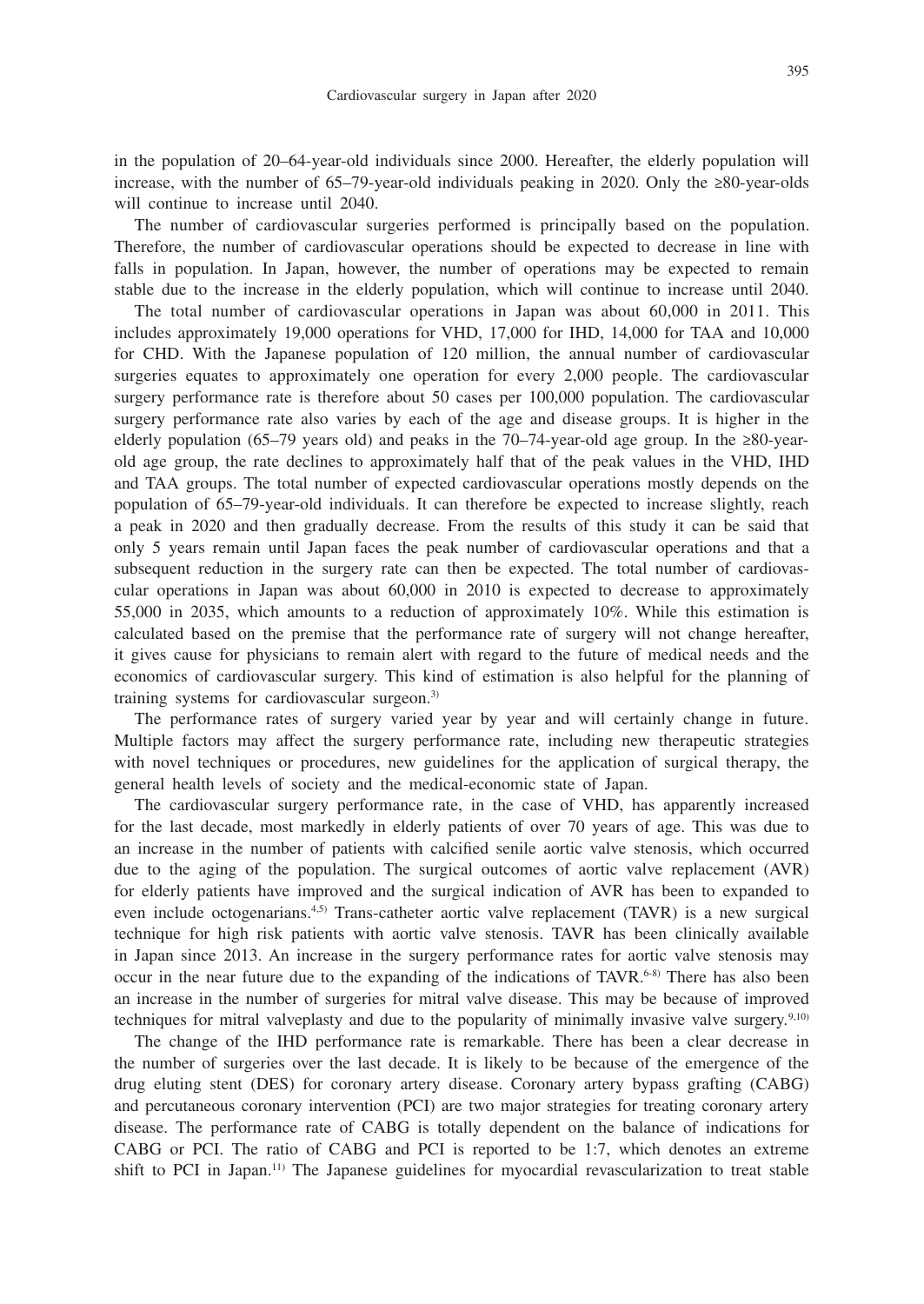ischemic heart disease were revised in 2012. CABG is a primary indication for patients with stable coronary artery disease, especially with those with more complex left main trunk disease and/or multi-vessel disease. The indications of CABG or PCI were subsequently changed.12) The number of isolated CABG cases increased from 14,256 in 2011 to 16,462 in 2012.2,13) The guidelines for surgery have been a major factor in the cardiovascular surgery performance rate. Another feature of Japanese cardiovascular surgery is the high rate (60%) of off-pump coronary bypass grafting (OPCAB), in comparison to a rate of 15–20% in the United States. OPCAB requires higher surgical skills as it involves the beating heart, and is suited to elderly patients because of the reduced risk of surgical damage. Japanese cardiac surgeons have therefore provided a higher quality of surgery, even for elderly patients. $14-17$ 

There has been a clear increase in the TAA performance rate in the last decade, especially in elderly patients of over 65 years of age.<sup>18)</sup> Stent grafts has been clinically available for TAA since 2008, after which the number of trans-endovascular aortic repair (TEVAR) dramatically increased.19,20) A hybrid procedure that combines TEVAR with open surgery has also become a popular surgical treatment strategy for TAA.21) Furthermore, TEVAR has even been applied to cases of chronic type B aortic dissection.22) The performance rate of TAA may increase in the future.

The operations for CHD are mainly performed in the <20-year-old age group. The surgical outcomes for CHD have dramatically improved, even cases of complex heart anomalies and surgical indications for CHD have been expanded to include such cases.<sup>23,24</sup>) The CHD performance rate has not shown any significant changes for the last decade and the number of procedures may stabilize in the future, however, the number of surgeries performed for adult congenital disease may increase.<sup>25)</sup>

The average Japanese life span is extremely long and is expected to increase in the future. The healthy life expectancy, which will be extended due to the extension of the life span, is also important for surgical indications. Thus, the surgical indications of cardiovascular surgery for octogenarians will likely be expanded and the cardiovascular surgery performance rate in octogenarians will also likely increase in the future. The diversity of surgical strategies has been increasing. New surgical strategies should be developed to treat elderly patients, especially octogenarians. In order to maintain and expand capacity to meet the medical needs of cardiovascular surgery, efforts to increase the cardiovascular surgery performance rate are crucial, especially for octogenarian patients.

The total number of expected cardiovascular operations is estimated to increase slightly, and reach a peak in 2020 and then gradually decrease based on the assumption that the surgery performance rate will not change. Efforts to increase the cardiovascular surgery performance rate are important to maintain the number of operations, especially for octogenarians.

#### ACKNOWLEDGE

We list institutions collaborating on this study and chief respondent.

Japanese Red Cross Nagoya Daiichi Hospital, Toshiaki Ito. Japanese Red Cross Nagoya Daini Hospital, Kazuki Tajima. Japan Community Healthcare Organization Chukyo Hospital, Hajime Sakurai. Ogaki Municipal Hospital, Shuji Tamaki. Ichinomiya Municipal Hospital, Akio Matsuura. Toyota Kosei Hospital, Osamu Kawaguchi. Komaki City Hospital, Masaru Sawazaki. Kainan Hospital, Takenori Yamazaki.National Hospital Organization Nagoya Medical Center, Hiroaki Hagiwara. Toyota Memorial Hospital, Tadahito Eda. Gifu Prefectural Tajimi Hospital, Fumiaki Kuwabara.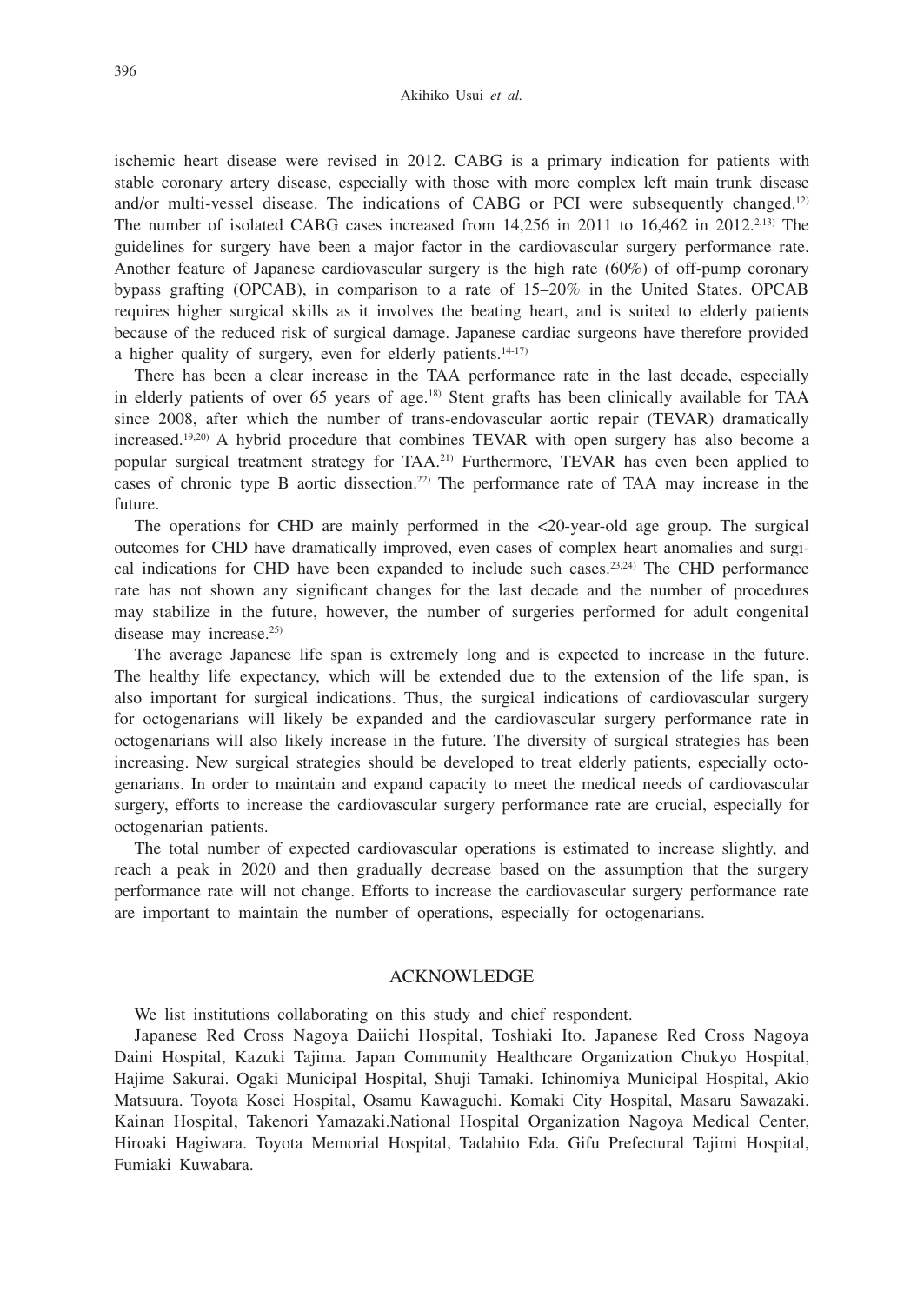The authors have no conflict of interest about this study.

## **REFERENCES**

- 1) http://www.stat.go.jp/data/jinsui/index.htm
- 2) Amano J, Kuwano H, Yokomise H. Thoracic and cardiovascular surgery in Japan during 2011, Annual report by The Japanese Association for Thoracic Surgery. *Gen Thorac Cardiovasc Surg*, 2013; 61: 578–607.
- 3) Miyata H, Gotoh M, Hashimoto H, Motomura N, Murakami A, Tomotaki A, Hirahara N, Ono M, Ko C, Iwanaka T. Challenges and prospects of a clinical database linked to the board certification system. *Surg Today*, 2014; 44: 1991–1999.
- 4) Furukawa H, Tanemoto K. Current status and future perspectives of prosthetic valve selection for aortic valve replacement. *Gen Thorac Cardiovasc Surg*, 2014; 62: 19–23.
- 5) Tsukui H , Yamazaki K. Contemporary strategy for aortic valve stenosis in octogenarians. *Surg Today*, 2014; 44: 992–1003.
- 6) Kobayashi J. Changing strategy for aortic stenosis with coronary artery disease by transcatheter aortic valve implantation. *Gen Thorac Cardiovasc Surg*, 2013; 61: 663–668.
- 7) Sawa Y , Takayama M, Mitsudo K, Nanto S, Takanashi S, Komiya T, Kuratani T, Tobaru T, Goto T. Clinical efficacy of transcatheter aortic valve replacement for severe aortic stenosis in high-risk patients: the PREVAIL JAPAN trial. *Surg Today*, 2015: 45: 34–43.
- 8) Maeda K , Kuratani T, Mizote I, Shimamura K, Takeda Y, Torikai K, Nakatani S, Nanto S, Sawa Y. Early experiences of transcatheter aortic valve replacement in Japan. *Circ J*, 2013; 77: 359–362.
- 9) Kudo M, Yozu R. Minimally invasive surgery of mitral valve (MIS-MV). *Gen Thorac Cardiovasc Surg*, 2014; 62: 342–350.
- 10) Sakaguchi T, Nishi H, Miyagawa S, Yoshikawa Y, Fukushima S, Yoshioka D, Ueno T, Sawa Y. The oneknot technique: a simple modification of the loop technique for mitral valve repair. *Surg Today*, 2013; 43: 705–707.
- 11) Kawasuji M. Clinical evidence versus patients' perception of coronary revascularization. *Surg Today*, 2013; 43: 347–352.
- 12) Ochi M. Overview: Japanese guidelines for myocardial revascularization to treat stable ischemic heart disease 2012. *Gen Thorac Cardiovasc Surg*, 2013; 61: 246–253.
- 13) Masuda M, Kuwano H, Okumura M, Amano J, Arai H, Endo S, Doki Y, Kobayashi J, Motomura N, Nishida H, Saiki Y, Tanaka F, Tanemoto K, Toh Y, Yokomise H. Thoracic and cardiovascular surgery in Japan during 2012, Annual report by The Japanese Association for Thoracic Surgery. *Gen Thorac Cardiovasc Surg*, 2014; 62: 734–764.
- 14) Parissis H, Ramesh BC, Al-Alao B. Off-pump coronary surgery: current justifications. *Gen Thorac Cardiovasc Surg*, 2014; 62: 660–670.
- 15) Tashiro T, Wada H, Nishimi M, Minematsu N. Off-pump coronary artery bypass: techniques, pitfalls, and results. *Gen Thorac Cardiovasc Surg*, 2013; 61: 429–434.
- 16) Yaku H , Doi K, Okawa K. Off-pump coronary artery bypass grafting revisited: experience and evidence from Japan. *Ann Thorac Cardiovasc Surg*, 2013; 19: 83–94.
- 17) Dohi M , Miyata H , Doi K , Okawa K , Motomura N , Takamoto S , Yaku H; The off-pump technique in redo coronary artery bypass grafting reduces mortality and major morbidities: propensity score analysis of data from the Japan Cardiovascular Surgery Database. *Eur J Cardiothorac Surg*, 2015; 47: 299–307.
- 18) Shiiya N. Aortic arch replacement for degenerative aneurysms: advances during the last decade. *Gen Thorac Cardiovasc Surg*, 2013; 61: 191–196.
- 19) Uchida N. Open stent grafting for complex diseases of the thoracic aorta: clinical utility. *Gen Thorac Cardiovasc Surg*, 2013; 61: 118–126.
- 20) Ishibashi H, Ishiguchi T, Ohta T, Sugimoto I, Iwata H, Yamada T, Tadakoshi M, Hida N, Orimoto Y. Late events and mid-term results after endovascular aneurysm repair. *Surg Today*, 2014; 44: 50–54.
- 21) Miyamoto Y. Elephant trunk technique for hybrid aortic arch repair. *Gen Thorac Cardiovasc Surg*, 2014; 62: 135–141.
- 22) Usui A. TEVAR for type B aortic dissection in Japan. *Gen Thorac Cardiovasc Surg*, 2014; 62: 282–289.
- 23) Yoshimura N, Fukahara K, Yamashita A, Doki Y, Takeuchi K, Higuma T, Senda K, Toge M, Matsuo T, Nagura S, Aoki M, Sakata K, Obi H. Current topics in surgery for isolated total anomalous pulmonary venous connection. *Surg Today*, 2014; 44: 2221–2226.
- 24) Murakami A , Hirata Y , Motomura N , Miyata H , Iwanaka T , Takamoto S. The national clinical database